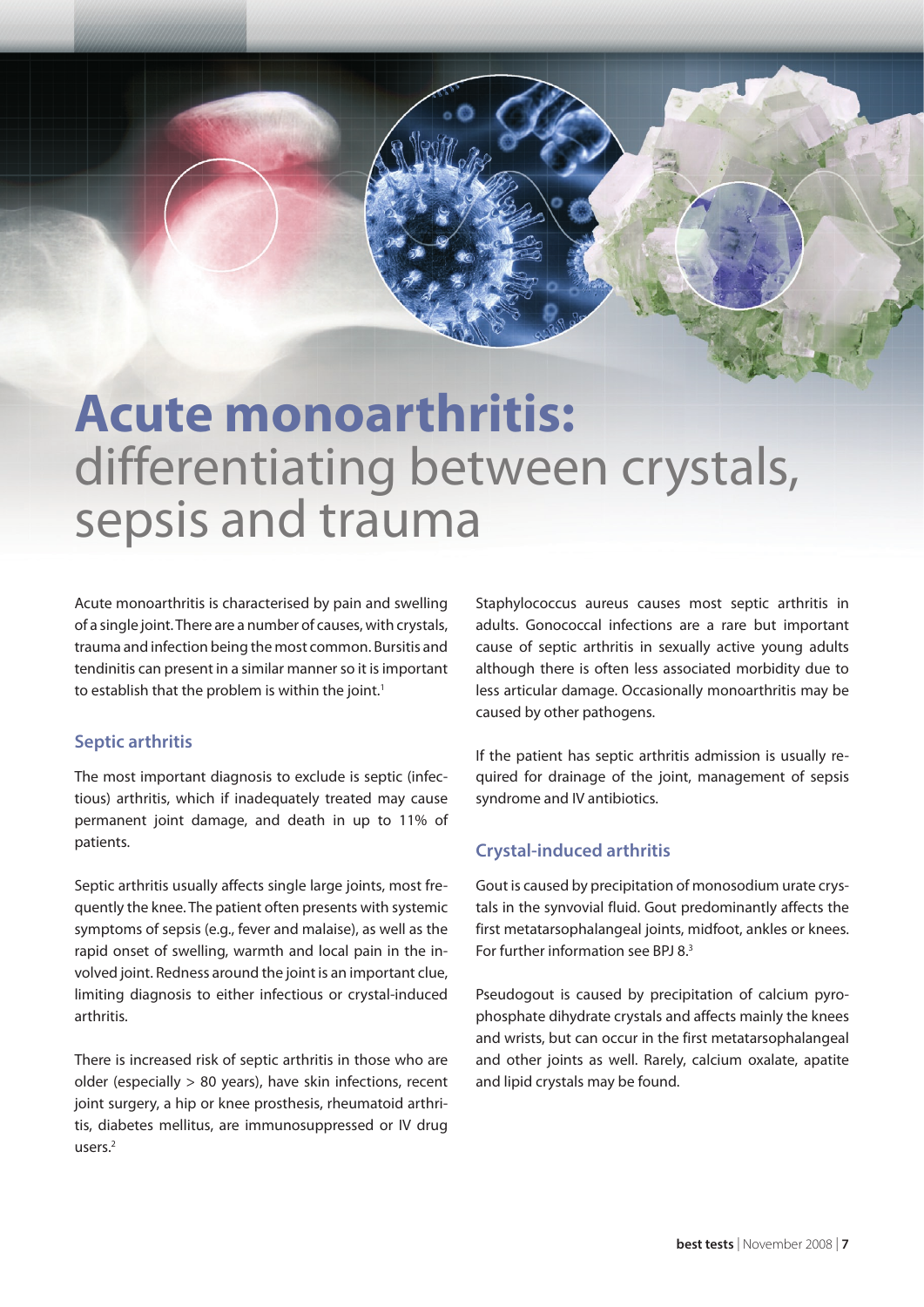## **Trauma-induced arthritis**

A painful swollen joint can be caused by joint trauma. It is often associated with mild-to-moderate joint swelling in the absence of erythema, and the pain is characteristically exacerbated on movement and relieved at rest. The pain of traumatic arthritis is felt within seconds to minutes of the trauma, in contrast to the pain of infectious and crystalinduced arthritis which often develops over hours.

## **Joint aspiration**

Although most resources suggest joint aspiration (arthrocentesis) is required in most patients with monoarthritis to confirm etiology, it is not always performed. However, if septic arthritis is suspected on clinical grounds, patients are usually referred to secondary care for joint aspiration and empirical IV antibiotics whilst awaiting culture results.

Joint aspiration in primary care depends on the skill and experience of the practitioner and availability of local secondary services. When performing joint aspiration aseptic technique is crucial to avoid introduction of infection.

Generally joint aspiration will not be required if a patient has classic signs and symptoms of gout, in which case the condition can be treated on clinical grounds.

## **Laboratory tests**

## **Analysis of synovial fluid**

Synovial fluid analysis includes cell count, WBC differential, Gram stain, culture and crystal examination. Testing synovial fluid for protein, rheumatoid factor and uric acid does not aid diagnosis.2

#### **Blood tests**

Blood tests are rarely diagnostic in the acute phase.

#### **CBC and CRP**

An elevated white blood count and increased CRP can occur in septic arthritis, but may also be present in gout and pseudogout. CBC and CRP have low specificity especially in children, the immunosupressed and elderly people.

## **Serum uric acid**

Serum uric acid levels are often normal in acute gout and elevated uric acid is a non-specific marker for gout. People with gout can also have septic arthritis. For further guidance on uric acid levels see BPJ 8.3

#### **Blood cultures**

Blood cultures should be taken when septic arthritis is suspected. If septic arthritis is suspected, the patient should be referred for orthopaedic opinion. Blood cultures can be collected while patient is with GP or during orthopedic assessment. A summary of tests that may be performed is provided in Table 1.

## **Specimen criteria**

Criteria for collection tubes vary between laboratories. It is best to check the collection guide of the local laboratory.

#### **References**

- 1. Palmer T, Toombs J. Manging joint pain in primary care. J Am Board Fam Pract 2004;17:S32– 42.
- 2. Siva C, Velazquez C, Mody A et al. Diagnosing Acute Monoarthritis in Adults: A Practical Approach for the Family Physician Am Fam Physician 2003;68:83-90
- 3. BPAC. Best practice Journal. Treatment of Gout: hit the target. BPJ 2007, issue 8. Available from www.bpac.org.nz keyword "gout"
- 4. Cibere J. Rheumatology:4. Acute monoarthritis. CMAJ;162(11):1577-83.